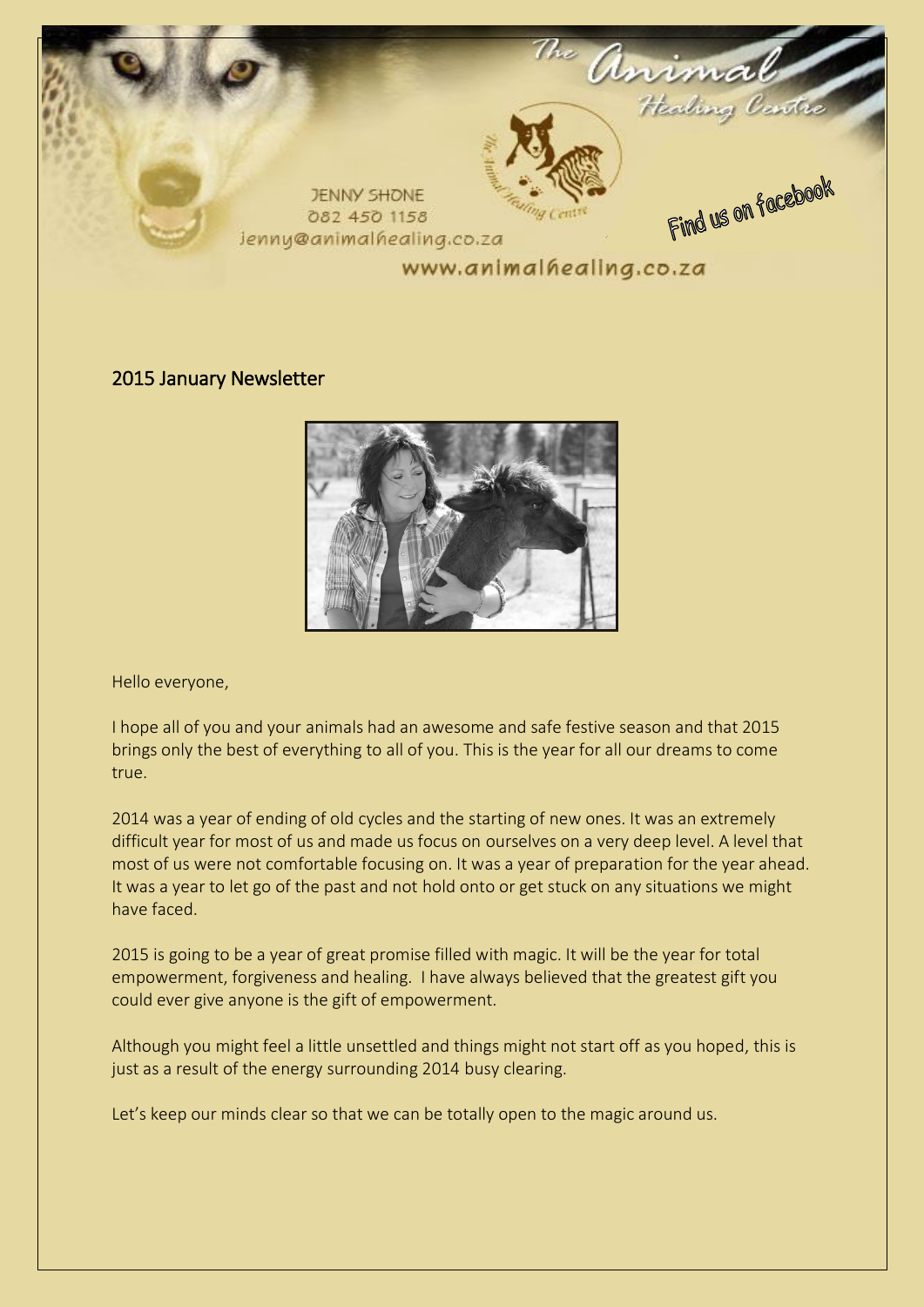Always remember that our energy directly affect the animals living with us so in order for them to have the best of health, happiness and love it is vital that we create an energy around ourselves that will benefit our animal families.

## Our visit to Husky Rescue

The crossing of Riff-Raff before Christmas was so devastating. However I have been feeling him all around me all the time and even notice his spirit coming through in behaviour of the other animals at times. I have been asking him that when the time is right to please send me the right puppy that will fit into our family just as he did when he arrived all those years ago.

Well true to form Raff came through for me. In the week between Christmas and New Year I suddenly had such a strong feeling to go and visit Joanne at the Husky Rescue. I hadn't been to visit the centre since they moved to their new property over a year ago.

As most of you know, I NEVER ignore my intuitive feelings. So Alan and I went off the next day to visit Joanne.

We had such an awesome time. Joanne and her team are doing such an amazing job with all the rescue huskies. Here are a few of the photographs we took while we were there.





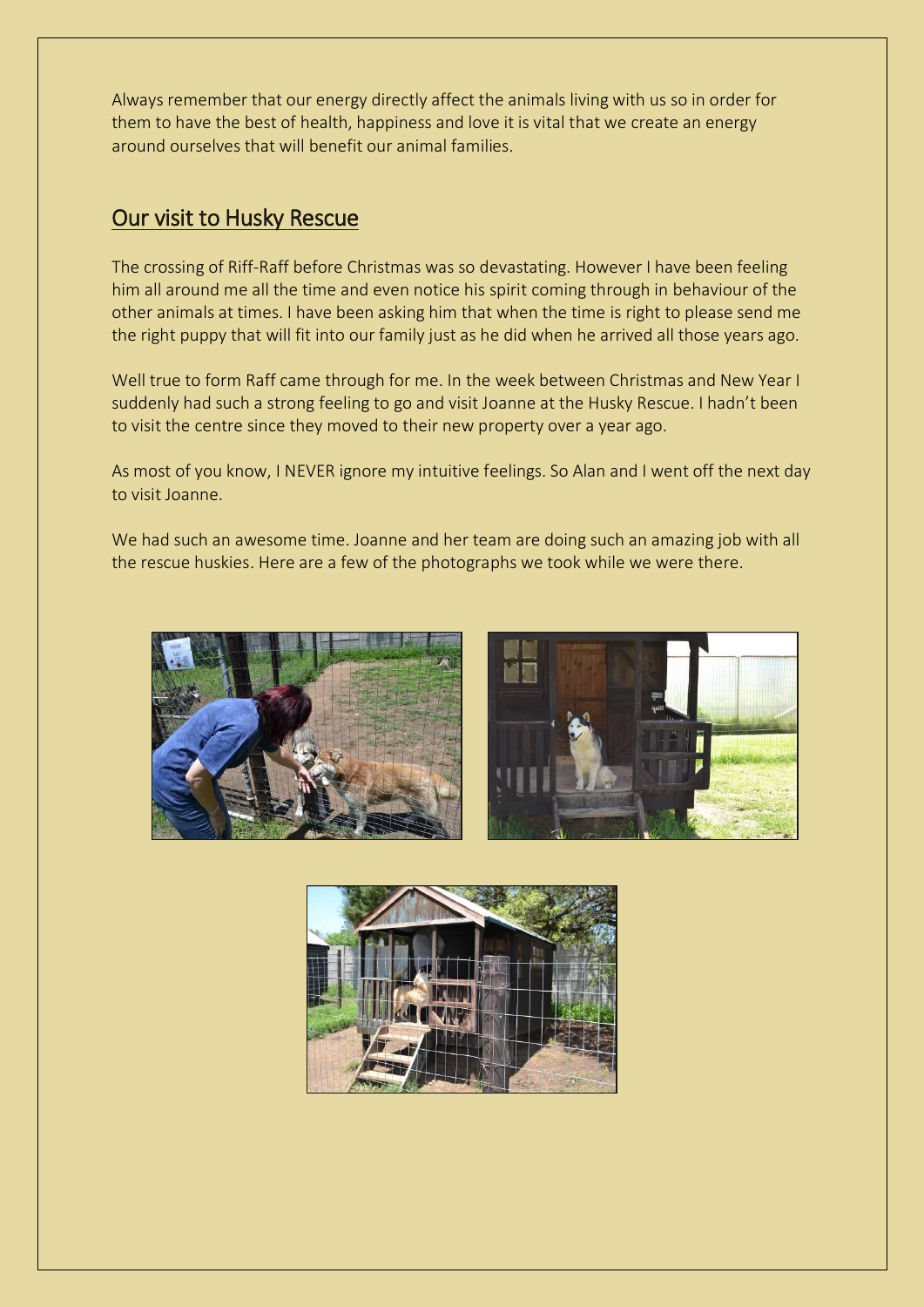### Appeal



This little ''Chow'' above is just so sweet. Extremely lovable and sociable. Joanne told us that every year around December they pick up a dog that is not a husky (A special circumstances dog) which they always name ''Santa'' This little Santa is a three year old male. He is very lovable to all other dogs and people but we just don't know how he is with cats.

He has always lived in a house with an elderly man and another dog companion. The elderly man had to be moved into frail care and couldn't take his dogs. Unfortunately the other dog ''Shar Pei'' was quite aggressive and had to be put down as they didn't think he would be able to be re-homed but Santa was lucky enough to end up at the Husky Rescue Centre.

If anyone would like to give this special and sensitive boy a home please contact Joanne on 082 851 9576

*Please note that the mother of my new puppy (Sheila) is also at the husky centre waiting for someone to adopt her.* 

### Welcome to the new puppy

Now here's the thing. While we were chatting with Joanne I asked her if she ever got in puppies. She told me that the puppies always go to foster homes rather than the centre itself. They did have six seven week old puppies in a foster home in Discovery. I mentioned that I was thinking about getting a puppy but I would really like a male. She told me that the litter they had (mother included) had six puppies "five girls and one boy" however the boy had already been booked.

I decided to go and look at them anyway. They were all SO cute and the mom was extremely sweet. The mother is a husky and the father a border collie. So hopefully we will end up with a husky that actually "listens"

When we got home I received a phone call saying the little boy was available for ME. Riff Raff had put all the things in play so that I could get my little boy that would fit into my family perfectly. Thank you Raff for this amazing gift.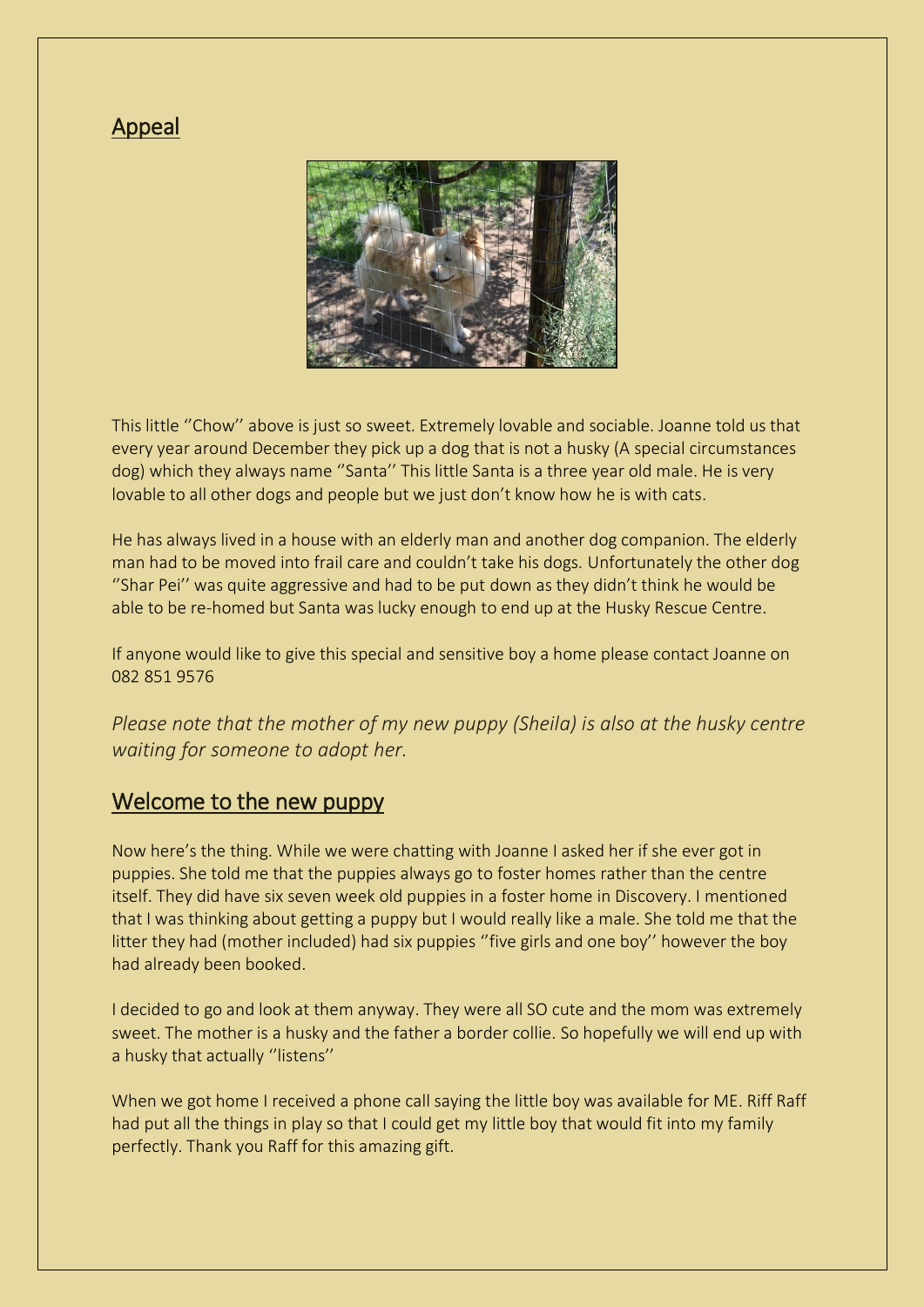

We went and picked up our amazing puppy a week later when he turned eight weeks old. (It is never a good idea to take a puppy away from its mother before eight weeks old).

Gabriel is his name. The minute he walked into the house is just settled in straight away. Stacy has assumed the role of ''mommy'' dog while Isis has become his big sister. Even Rikki and Thirty (the cats) have accepted him and spend a lot of time following him around the garden.

Welcome home Gabriel. All of us are SO looking forward to watching your development, spending time playing with you and just experiencing your amazing energy. We know that Raff guided us to you for a reason. The unfolding of this reason is going to be such an experience to watch. I have already noticed some elements of Raff's spirit coming through you. I know that you are not him and that you are your own special puppy but I also know that Raff is making sure that I know that he is with all of us and this he does by helping us recognise his presence in you.

### Lost animals

As usual the festive season has led to SO many lost animals. Especially due to fire- works. There is such a shortage of good trackers so if anyone is keen to help with the tracking of lost animals please let me know so that we can refer people to you if necessary.

# Next workshop

Talking of ''tracking'' I am starting 2015 with a level two workshop where we will be focusing on tracking lost animals and intuitive medical body scanning. This workshop will be held in Benoni and The Animal Health & Hydro Centre. So if there is anyone who wants to help with tracking's but has not yet completed the level two, now is your chance. It will also be a good idea to do a refresher workshop for some of you who might want to take your communication further but are still lacking some confidence.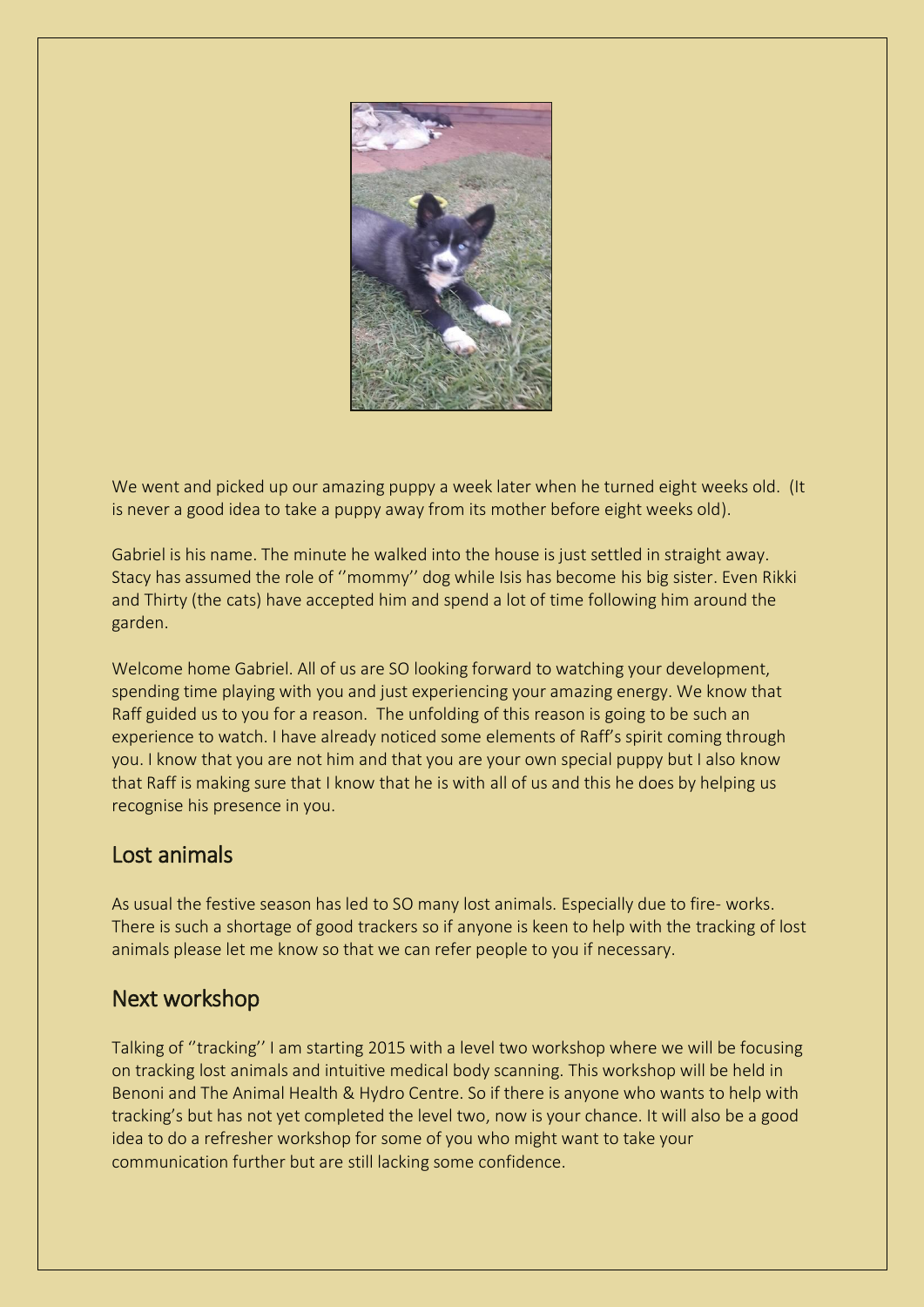For all the information on this workshop please see the poster attached.

Due to the fact that not all the animals have arrived yet at Panthera in the Cape, we have had to postpone the two day workshop working with the wild animals that was set for mid February 2015. However we will be running this workshop so please watch this space.

# **Congratulations**

A huge big congratulations to Laverne. She has been helping handle some of my consultations me for a few years now every time I am away. And now she has taken a huge step and gone into communication full time. Her details are [Laverne.hyman@gmail.com](mailto:Laverne.hyman@gmail.com) Well done Laverne. I wish you all the best with your full time career as an animal communicator (whisperer) I just know that you are going to do an amazing job. You already are!!!

The next person I want to congratulate is Sammy, her family and her animals. They packed up all their belongings and moved to the Cape to follow their dreams and start a whole new chapter in their lives. Every time I try to call Sammy and don't get an answer I picture her walking down the beach and I am SO envious.

Good luck Sammy with all your new plans. I can't wait to come and visit you in the next couple of months.

Sammy will still be helping me with website enquiries and updates and she will also be helping me with the organising of certain workshops in the Cape.

### Earth Energies (by Sammy)

Thank you Jenny and congratulations to you for the next stage in your journey with Gabe. Welcome Gabriel, you are with the most awesome family this lifetime (and perhaps you have been with them in lifetimes before as well) and I wish you a long, happy, fulfilling life with Jenny and the crew. I look forward to seeing how your particular destiny unfolds and the impact you will have on humans. Blessings to you.



As Jenny mentioned, I have moved from Gauteng to Gansbaai in the Western Cape, but will still be helping Jenny. The move is also allowing me to expand my animal communication and reiki healing practice and I look forward to meeting new animals and humans and helping them all heal and connect with their inner wisdom and beauty.

I would like to share with you something that a dog told me during a consultation late last year that opened up a whole new perspective of thinking for me. The dog was battling with some health issues and while I was doing a distant reiki session on him to help him with his



health, it came through that every spot on the earth is affected by strong emotions or events that occur on that spot. There is an energy field within and around the earth that interacts with our own energy field, and when an event takes place that is full of strong emotions, these strong emotions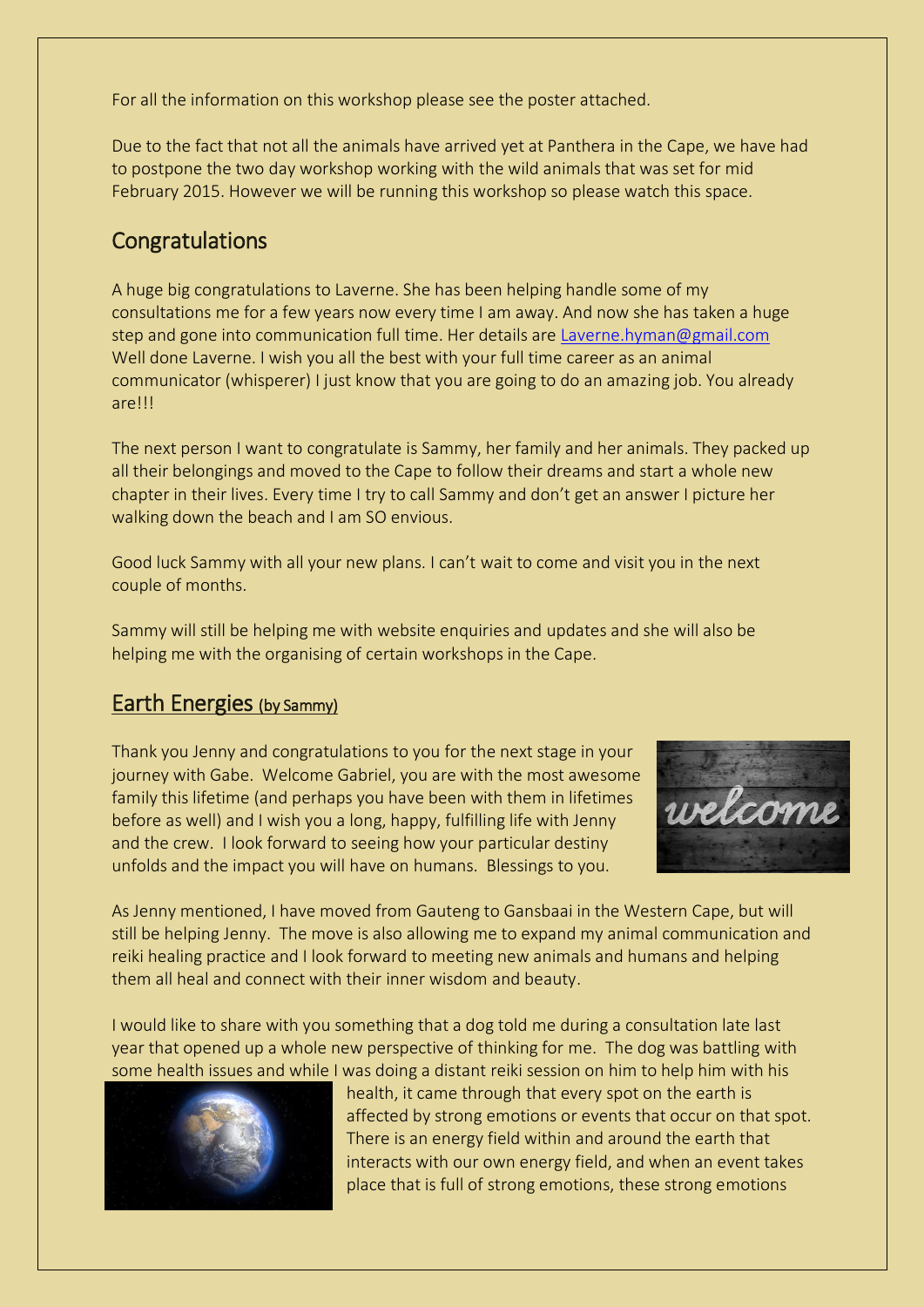alter the energy field of that place. Events like battles, wars, ongoing conflicts of any kind, due to the strong emotions of anger, resentment, arrogance, hatred etc. that are raised within such an event, become embedded in the energy field of that place. Happy events filled with joy and laughter also effect the energy field, though not to the same extent as negative emotions, as these happy emotions are not felt "to the core" as much as anger and fear often are (though if happy events and events of respect and honour are conducted repeatedly in place, the longer term effects are more powerful). Dogs and cats, and the other animals around us, are working constantly to balance out the energies of the earth (as are we humans on a subconscious level). The health problems that this dog was experiencing were the physical manifestation of what had happened on the earth in the spot that he was residing. With this knowledge, I finished the healing session by teaching him how to protect himself and channel the energy so that it doesn't affect his health as much, and gave his human some healing tools and suggestions to work with clearing the earth in a more powerful, conscious manner. After the consultation, I did some research and discovered that battles were fought in that area during the Boer War.

How to use this information to benefit yourself and your animals is what I hope to share with you. The last few years have been really stressful for many people, and many people are feeling the effects of stress… exhaustion, fatigue, insomnia, worry, fear, anxiety etc. If you, your family, and your animal friends are suffering any form of allergies, digestive complaints, fear or anxiety, feeling out of sorts, perhaps these few steps may help create an environment of healing, or at the very least minimise the impact the energy imprint of the earth around you may be having on you.

Work with crystals – get hold of some crystals, quartz crystals are great (clear quartz, rose quartz etc.) or amethyst. Small, big, tumbled or raw, any crystal will help. Get enough that you can spread around your environment.

Hold them in your hands under running water, holding a mental picture of all previous energies running out of the crystals and away with the water.

After a few minutes, stop the water and hold the crystals in your hands, with the mental image of clear, healing light pouring into them (any colour that comes to mind for you, or picture golden white light) and then charge the crystals with a task.



To do this, pray over the crystals, asking that the crystals work to clear the energies of the earth in your environment and attract to themselves and your environment only energies of the highest and clearest vibration in the universe.

Then place the crystals around your home and garden.

Remember to repeat this process once a month or every two months and over time this will clear and re-invigorate the energies of the earth around your home, and will ease the amount of subconscious energy work you and your family and animals are doing.



Once a week, once a day, once a month… light a candle while focusing on love, compassion, kindness and beauty. To do this, I think of something that makes me go "aaaaw" (a cute little puppy) or something that gives me good goosebumps (like sitting under an ancient tree). I hold that feeling while lighting the candle and then I sit for